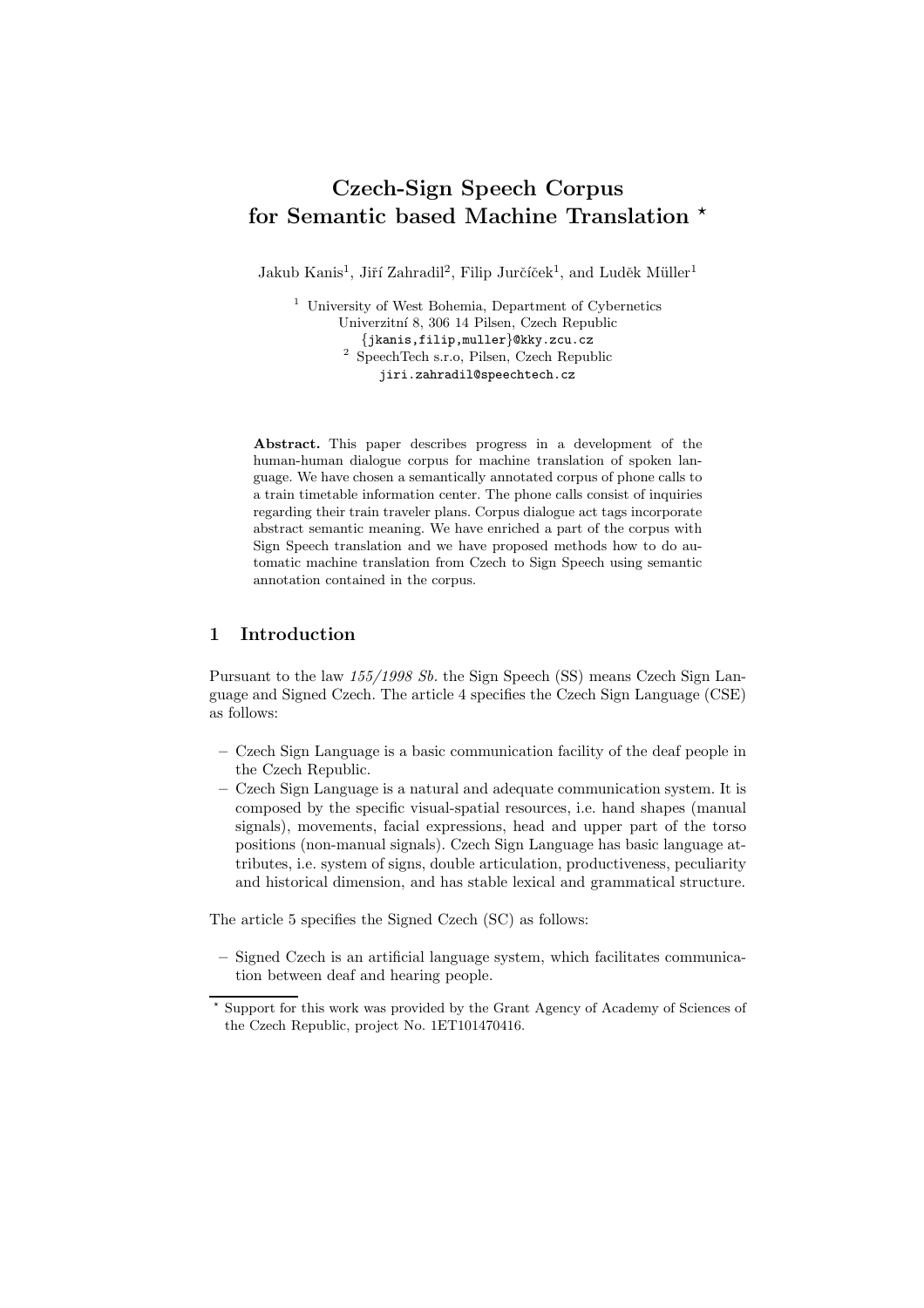– Signed Czech uses grammatical resources of the Czech language, which is simultaneously loudly or unloudly articulated. The signs of the Czech Sign Language according to the individual Czech words are showed together with the articulation.

The CSE is usually used for communication between deaf people while SC is used in communication between deaf and hearing people. For example the majority of Czech TV programs for deaf people are performed in SC. Since the last time, there are programs performed in CSE too. This lack of using CSE is given by a status of the CSE before year 1989. The CSE before year 1989 was an unofficial language, using only by a deaf community. Only an oral method in combination with the SC was used for teaching deaf children. A linguistic research of sign languages started after year 1960 in the world, when W. Stockoe published his book Sign Language Structure. The Stokoe's book was the first work, which has studied the sign language from a linguistic point of view. The linguistic research of the CSE started in 90s. There exists no official form of the CSE and the language and the signs are various in different regions. And of course, like in others sign languages, there exists no written form of the CSE used by deaf people. From this reasons there is no comprehensive work about CSE syntax, but first studies show that the CSE shares some syntactic structures with others sign languages.

The using of written language instead of spoken language is wrong idea in the case of Deaf. This is because the Deaf have problems with majority language understanding when they are reading a written text. The majority language is the second language of the Deaf and its acquiring is only particular. Thus majority language translation to the sign speech is important for better Deaf orientation in the majority language speaking world. Currently human interpreters provide this translation, but their service is expensive and not always available. The machine translation systems with graphical avatar (artificial human figure) as output represent the solution, which cannot fully replace interpreters. But it can help in everyday communication.

There are two main approaches in area of machine translation (MT): linguistic and data oriented machine translation. A majority of existing translation systems is based on linguistic oriented approach, for example [1] system for translation from English to British Sign Language (BSL), [2], [3], [4] systems for translation from English to American Sign Language (ASL) and [5] system for translation from Polish to Polish Sign Language (PSL). The systems based on data oriented approach appear recently too, for example [6] statistical based system for translation from German to German Sign Language (DGS) and [7] example based system. The main problem of the data oriented approach is acquisition of training data – bilingual corpus. In this paper we describe the creation of Czech-Sign Speech corpus suitable for data oriented machine translation.

We have chosen an existing train timetable dialogue corpus (TTDC) [8] as a base of our Czech Sign Speech corpus. The choice of this corpus has a lot of advantages. Firstly, the TTDC is a record of a spontaneous telephone communication between operator and user, so the corpus covers a whole well-defined task.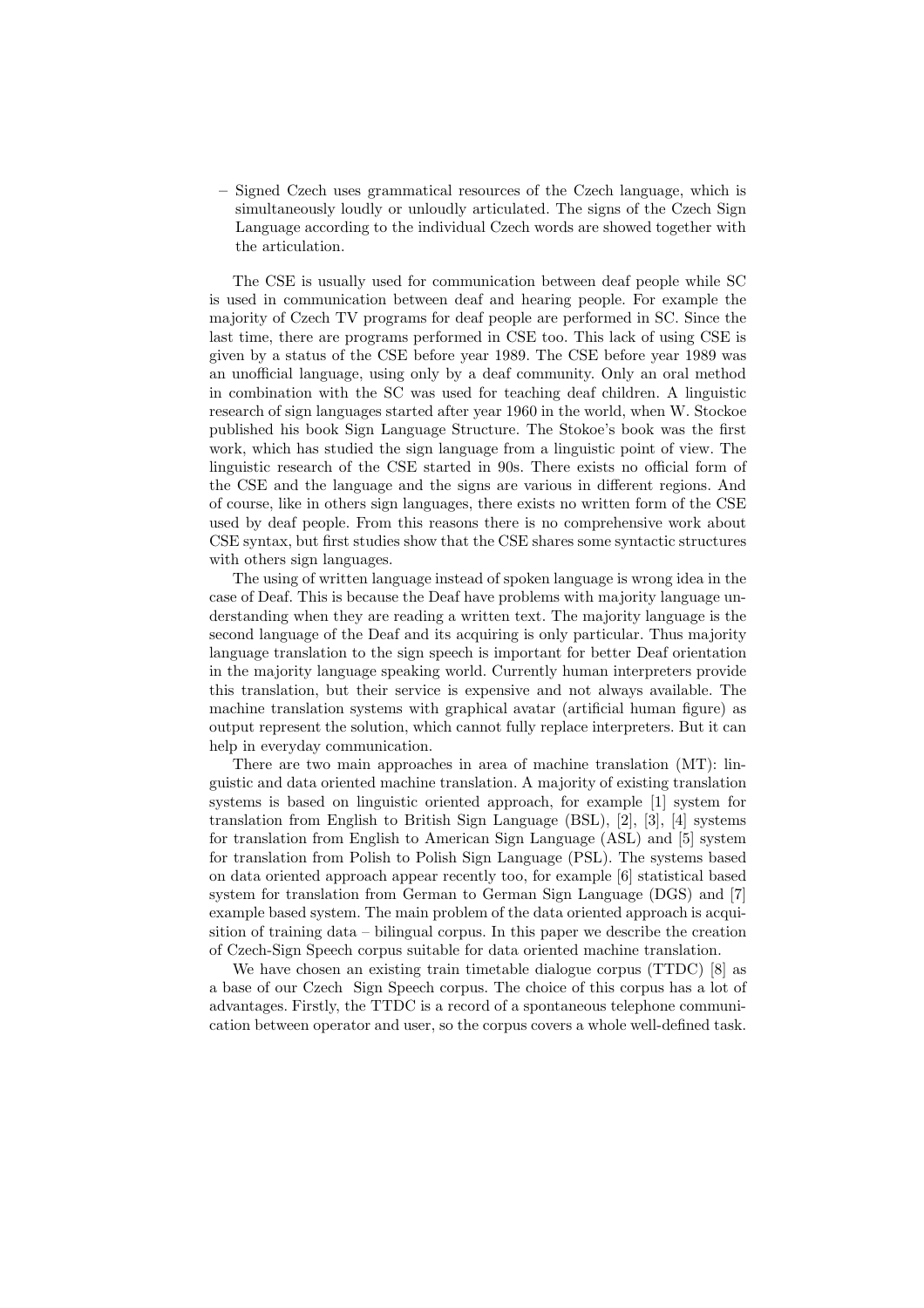Secondly, every dialog is carefully transcribed to the Czech. Thirdly, the dialogs are provided with dialog act and semantic annotation. Fourthly, the TTDC is the corpus of a telephone spontaneous speech, results acquired from its can be used in real-life and telephone applications. It opens the world of telephone communication for deaf users. Fifthly, the same corpus can be used for training of complete system translating from the spoken language to the sign language (a speech recognizer on one side and a translation system and graphical avatar on the second side). In next sections we describe the TTDC and its extension by Sign Speech translation of dialogs in detail.

# 2 Train Timetable Dialogue Corpus

The corpus was collected in a train timetable information center. It was recorded since April, 2000 to September, 2000. There were 6584 calls collected, from which 6353 calls (dialogues) were transcribed. Callers were mainly Czechs.

The audio part of corpus contains 106 hours of speech. Corpus uses orthographic transcription because it is more suitable for transcription of Czech spontaneous speech [9]. Spontaneous Czech contains words and usages not found either in standard written or in formal spoken Czech. From another point of view, the corpus consists of 81543 turns. Each turn starts with a speaker change. The size of the vocabulary of the whole corpus is about 12k words, and there are almost 600k tokens in it. The operator's vocabulary (5839 words) is smaller than user's vocabulary (9485 words). While a dialogue has 6 user's turns on average, the first user's turn contains 35% of user's tokens in the dialogue on average. Each turn was divided into segments that allow assigning of one dialogue act to each utterance segment.

## 2.1 Dialogue Act Tagging Scheme

TTDC corpus [8] is annotated by dialogue acts with additional structured semantic tags. It uses dialogue act tagging scheme slightly inspired by DAMSL (Dialogue Act Markup in Several Layer) [11] but strongly based on DATE (Dialogue Act Tagging for Evaluation) scheme [12]. The corpus uses three dimensional annotations (1) DOMAIN, (2) SPEECH-ACT, (3) SEMANTICS. The corpus has annotated whole dialogues utterances - both user's and operator's as a contrast to DATE, which was originally designed just for evaluation of dialogue systems, therefore annotation was present only at system's responses.

#### 2.2 Data Dimensions

According to [8] TTDC tag set suppresses some disadvantages of his successors and boosts their advantages. In general, semantic annotation normalizes dialog utterances and therefore we believe that this annotation can help in the task of machine translation from spoken Czech to SS. We briefly describe the DOMAIN, the SPEECH-ACT, and the SEMANTIC dimensions of TTDC tag set in the following section.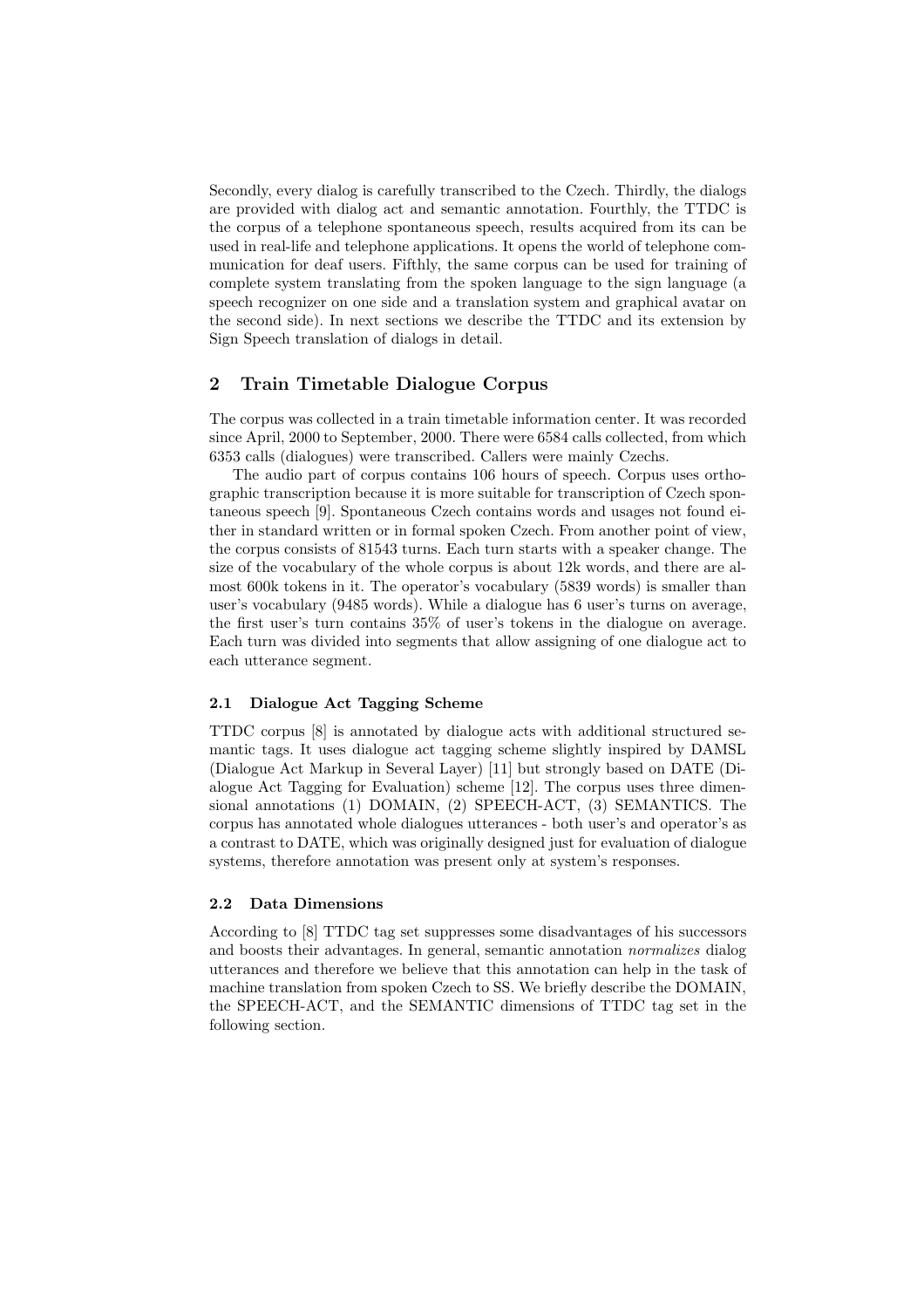DOMAIN Dimension This dimension assigns every utterance to three areas of conversational action: Task, Communication, Frame. The first area of DOMAIN is the task domain, which is train timetable inquiry answering. The second area is managing communication channel, it manages the verbal channel and provides evidence what has been understood. Finally, the third area is a situation frame, which refers to an apology or an instruction contained in a sentence. This domain is not as frequent in human-human dialogs as in humanmachine dialogs.

Automatic sign language translation can use domain information to focus on task sentences and handle the communication problems in correct sign-specific form.

SPEECH-ACT Dimension This dimension refers to an utterance's communicative goal, independently on an utterance form. This dimension differentiates utterances that have the same value of the SEMANTICS dimension. For instance, the SPEECH-ACT dimension values REQUEST-INFO and PRESENT-INFO can refer to the same value in the SEMANTICS dimension, e.g. DE-PARTURE(TIME, FROM(STATION)). TTDC scheme use namely these speech acts: request-info, present-info, verify, verify-neg, offer, acknowledgment, statusreport, explicit-confirmation, implicit-confirmation, instruction, apology, opening, closing and speech-repair.

In SS translation domain, we are planning to use extracted information about utterance segments to for example sentence type resolution.

SEMANTIC Dimension This dimension captures task relevant information from each utterance. In train timetable inquiry answering task domain; the goal of communication is to determine information needed to answer an inquiry, e.g. a departure train station or time of desired departure. In the sentence "Is there any train to Pilsen at eight am", the semantics is REQUEST=departure, TO=Pilsen, and TIME=eight am. The extracted semantic concepts should be also sufficient for machine translation. Semantic annotation has preserved the hierarchical structure of an utterance, but it stills prevailed simplicity. Although, the semantic layer generalizes sentences, this generalization is precious and because of vocabulary reduction it makes machine translation process simpler. Another possibility is to conditioning translation with respect to semantic annotation.

There are two main semantic concepts defined in TTDC. DEPARTURE is a concept for an utterance that represents question about departure of a particular train (answer is usually exact time when the train leaves a particular train station) and ARRIVAL is similar concept for arrival to particular station. Each of previous semantic concepts is allowed to have 27 non-terminal leaves (concepts): FROM, TO, THROUGH, IN DIRECTION, TRAIN TYPE, TIME, and few rare concepts: BACK, DELAY, DISTANCE, DURATION, GREET-ING, PRICE, PERSON, AREA, WAIT, etc. Nearly all concepts can be nodes in hierarchical semantic tree, as there are very weak constraints on their possible relations in natural spoken language.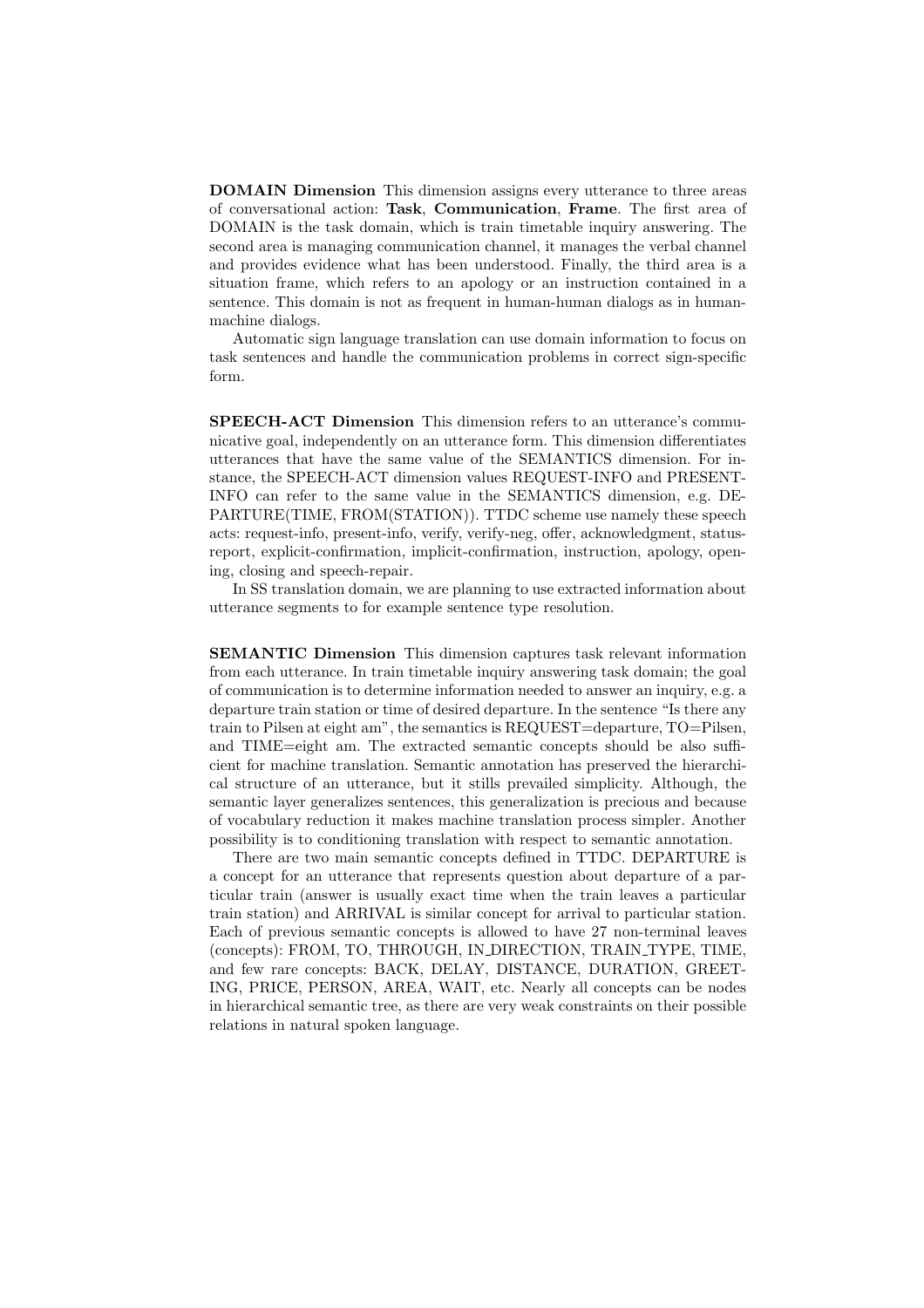Totally, we have 1000 dialogues semantically (manually) annotated, that means 16645 dialogue acts and 1202 of them are unique. The corpus consists of totally 26472 semantic tokens (concepts) with hierarchical binding. See annotation sample in Table 1.

Table 1. A sample: part of dialogue including SC translation and semantic annotation.

| Speaker DA             |                                                        | Czech Sentence                                                                                                                                        |  |
|------------------------|--------------------------------------------------------|-------------------------------------------------------------------------------------------------------------------------------------------------------|--|
|                        | Semantics                                              | <b>SC</b> Translation                                                                                                                                 |  |
| operator comm, opening |                                                        | informace prosím                                                                                                                                      |  |
|                        | <b>NIL</b>                                             | $informed/1$ /2                                                                                                                                       |  |
| user                   | comm, opening                                          | dobrý den                                                                                                                                             |  |
|                        | NIL                                                    | $dobr\acute{y}\_den/1,2$                                                                                                                              |  |
|                        | $task, request-info$                                   | já mám prosbu jakpak jedou dneska osobní vlaky ňák dopoledne<br>do starýho plzence                                                                    |  |
|                        | DEPARTURE(TIME,<br>TRAIN TYPE.<br>TO(STATION))         | $j\acute{a}/3$ potřebovat $/4,5$ kdy $/6$ jet $/7$ dnes $/8$ osobní vlak $/9,10$ $/11$<br>$dopoledne/12 dof/13 stary/14 plzeñ/14 maly věc/14$         |  |
|                        | operator frame, status-report<br><b>NIL</b>            | no tak tam už moc na výběr nemáte<br>$-$ /1 $-$ /2 $-$ /3 $u\check{z}/4$ moc_hodně/5 $-$ /6 výběr/7 ne/8                                              |  |
|                        | task, present-info                                     | tedka jede v osm šestnáct jestli stihnete potom až v jedenáct<br>$_{\text{deset}}$                                                                    |  |
|                        | TIME, TIME                                             | $ted/9~jet/10~v\_ve/11~osm~hodin/12~šestnáct/13~jestli/14~stih-$<br>$nout/15$ potom/16 $a\ddot{z}/17$ v ve/18 jedenáct hodin/19 deset/20              |  |
| user                   | comm, implicit-conf<br><b>TIME</b>                     | až v jedenáct deset<br>$a\ddot{z}/1$ v_ve/2 jedenáct_hodin/3 deset/4                                                                                  |  |
|                        | task, acknowledgment<br>ACCEPT(TIME,<br>FROM(STATION)) | a to by tak ňák stačilo těch jedenáct deset z hlavního<br>$\frac{1}{5}$ /6 /7 /8 /9 stačit/10 /11 jedenáct hodin/12 deset/13<br>$z$ ze/14 důležitý/15 |  |
|                        | $task, request-info$                                   | jo a dá se tam vzít kočárek<br>VERIFY(TRAIN_TYPE) _/16 _/17 moci/18 _/19 tam/20 vzít/21 _/22                                                          |  |

# 3 Sign Speech Translation

#### 3.1 Process of Translation

There exist no formal written forms of the SS, thus the main problem in SS corpus building is a choice of the appropriate written forms. In the first stage of corpus building we decide to extend the TTDC corpus by Signed Czech translation of dialogues. The SC sentence has the same grammatical structure like Czech sentence and uses the signs of CSE corresponded to the individual Czech words. The SC sentence in written form can be simply represented by a sequence of CSE signs. Every CSE sign is represented by a unique string. To speed up the manual translation process we have extended the annotation tool DAE, proposed in [8]. This software, including our extension, is distributed under GPL license and is available for download at project webpage [13].

Every translator uses the same CSE dictionary to ensure a consistence of translations. We use a text version of the most extensive CSE dictionary [14] (this dictionary contains 3063 signs). We have added two special signs into the dictionary. The first is used in the case that some Czech word is not translated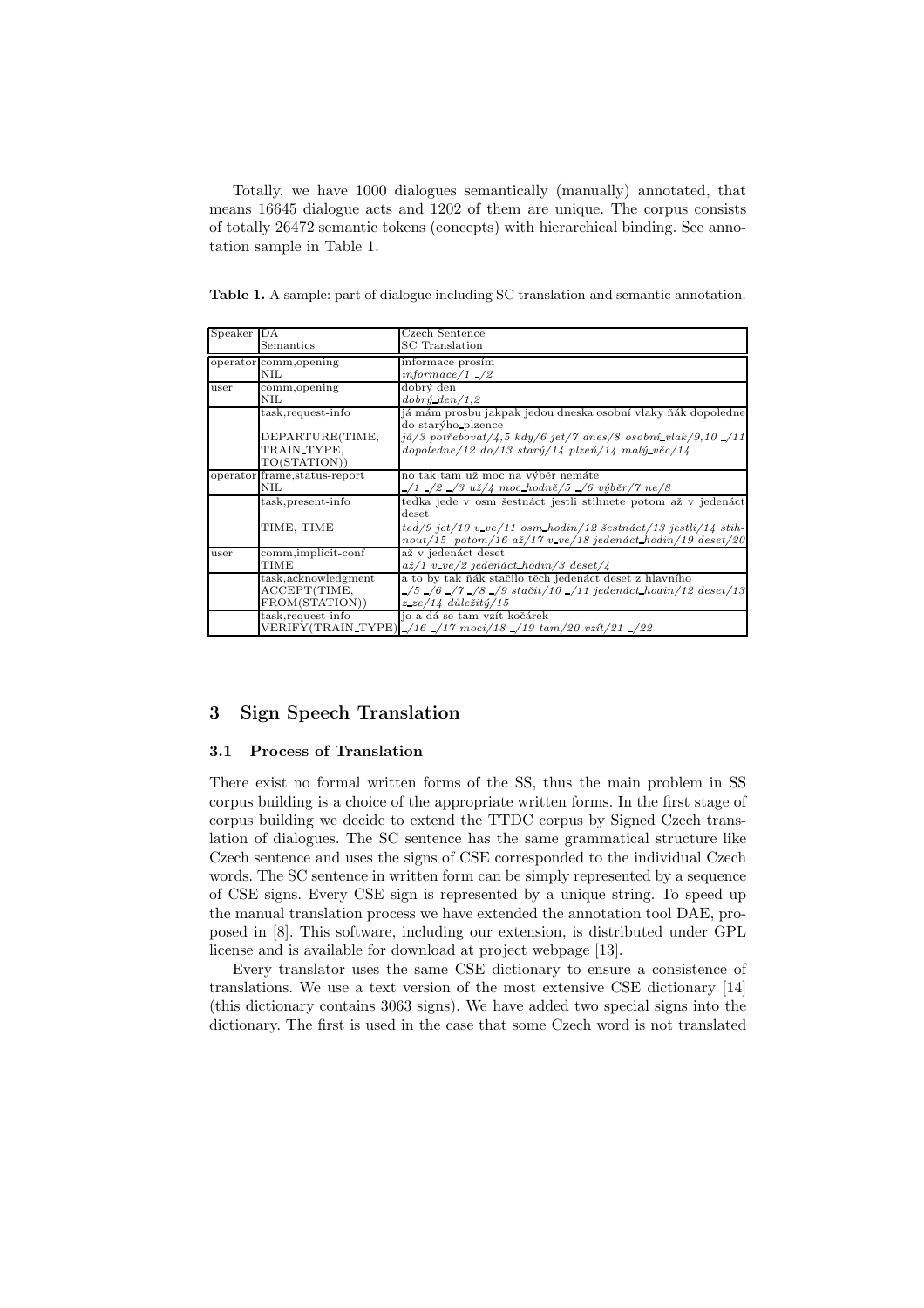in the corresponded SC sentence. And the second is used for the words, which need to be finger-spelled. This dictionary is a part of our annotation tool DAE. And the translator can choose only the signs from this dictionary in translation process of dialogues.

We use an explicit alignment too. The translator has to match every Czech word with one or more signs in SC sentence. The one sign can be match with more Czech words too. For example SC sentence (English literal translations of original SC sentence): "good\_morning I need when go regional\_train to old pilsen small\_thing" corresponds to Czech sentence: "good morning I have a question how can I go today by regional train to old pilsen". Here on one hand the Czech words good and morning correspond to one sign good mornig and other hand the word *old\_pilsen* corresponds to three signs *old*, *pilsen* and *small thing*. The explicit alignment has some advantages. We can simply check if the translator translates all words from Czech sentence (i.e. every Czech word has to be assigned at least one sign). And we can straightly create a bilingual dictionary, which is phrase based (one or more Czech words can corresponds to one or more signs).

#### 3.2 Direct Translation System based on Explicit Alignment

The bilingual dictionary with phrases can be used as a simple direct translation system. If there are more possible translations for one word/phrase we choose the most probable possibility. We have collected 800 dialogues in SC since May 2006. We have used 720 dialogues for dictionary creation and the rest 80 dialogues for testing. The statistical data and results are in Table 2.

|                       | Training data Testing data |            |
|-----------------------|----------------------------|------------|
| no. of sentences      | 10241                      | 1188       |
| no. of distinct words | 3557                       | 1019       |
| no. of distinct signs | 658                        | 368        |
| no. of running words  |                            | 8122       |
| no. of OOV words      |                            | 221(2.72%) |
| $SER[\%]$             |                            | 50.5       |
| $WER[\%]$             |                            | 14.0       |

Table 2. The result of direct translation system

Where SER is sentence error rate, it is a ratio of bad sentence translations to a number of all translated sentences. And WER, word error rate, is similarly a ratio of bad word translations to a number of all translated words.

## 3.3 Semantic based Machine Translation

The dialog act and semantic annotation of TTDC corpus can be used in different ways for machine translation. Firstly, this annotation can be considered to be an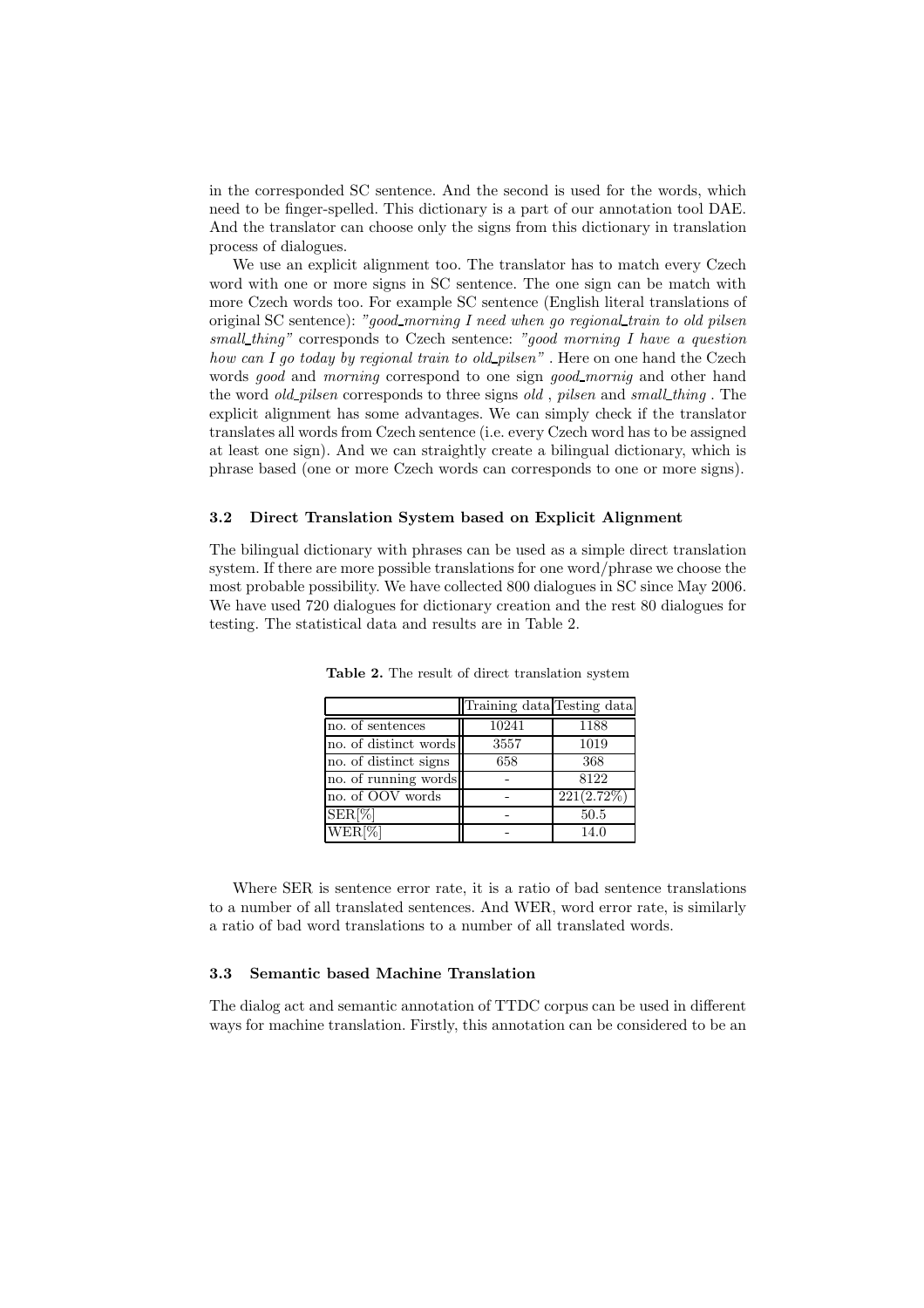Interlingua for Czech and Sign Speech. The interlingual representation of text is independent of a source language. How we can see in Figure 1, there is the same semantic tree for Czech sentence and its SC translation. The MT system then works as follows: the source language text is converted to the interlingual representation first and then the target language text is generated from this language-independent, interlingual representation. Secondly, the SPEECH-ACT dimension of dialog act annotation can be used for the sentence type resolution. For example in CSE is important to distinguish if the question is yes/no- or whtype of question, because every type uses other non-manual signals.



English: please I have a question, do we have today any connections today ehm to Starý Plzenec.

Fig. 1. Semantic annotation of Czech and SC sentence

## 4 Conclusions and Future Work

In this paper we have described the first stage of a Sign Speech corpus building and a simple direct translation system based on phrase bilingual dictionary. The SS corpus is based on the existing TTDC corpus. The TTDC corpus is a dialogue corpus with a dialog act and a semantic annotation. In the first stage of SS corpus building we have added the Signed Czech translation of dialogues. To speed up the manual translation process we have extended the annotation tool DAE, proposed in [8]. Every translator uses the same CSE dictionary [14] with two special signs added (signs for 'no translation' and 'finger-spelling'). Every translator has also to decide the explicit alignment between a Czech sentence and the SC translation. We have created a simple translation system based on this explicit alignment. The sentence error rate of proposed system is 50.5 %. This quite good result is given mainly by a strong linguistic similarity of both languages (SC uses the grammatical resources of Czech).